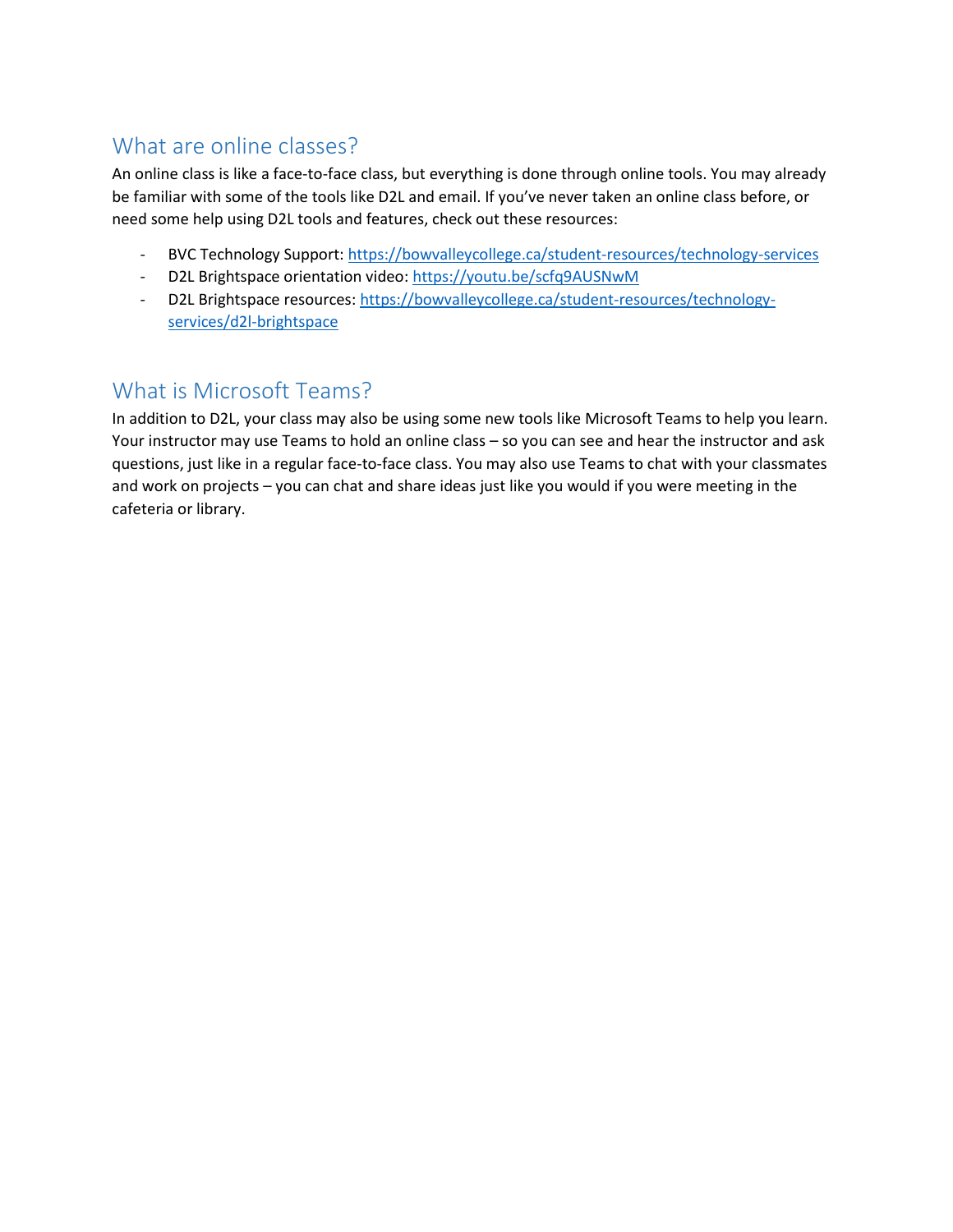## Getting started with Microsoft Teams

1) **Go to [https://teams.microsoft.com](https://teams.microsoft.com/)**

2) **Type in your full myBVC email** (eg: j.student123@mybvc.ca). **Press the Next button** to continue.



3) On the next screen**, type in your password** (the same password you use for D2L and myBVC email) and **press the Sign In** button to continue.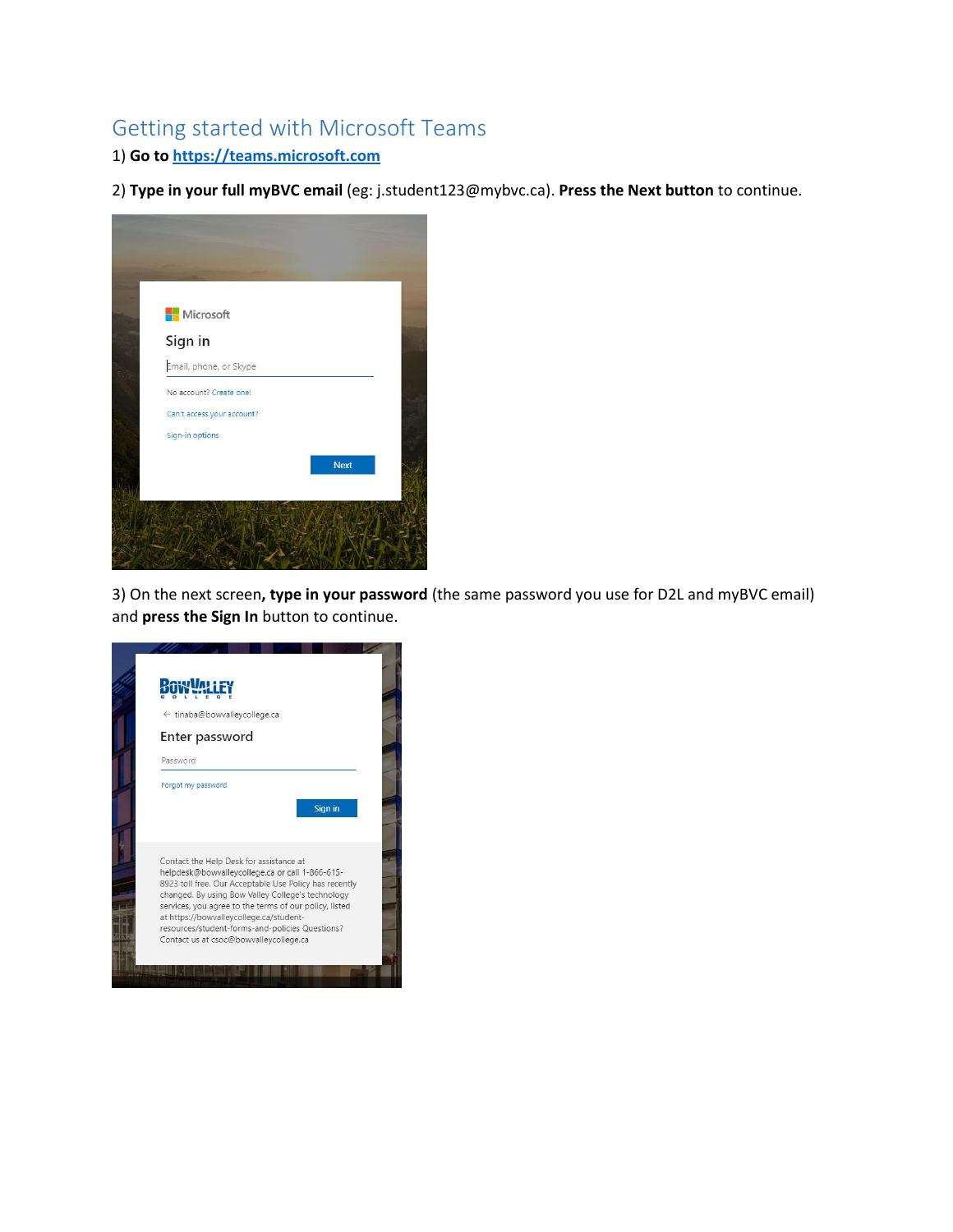4) The Microsoft Teams website will load.

| $\mathop{\mathbb{H}}$                                                                                  | <b>Microsoft Teams</b>  | $\mathbb Z$ | Search or type a command  |         |                       | Q.                                          |  |  |  |
|--------------------------------------------------------------------------------------------------------|-------------------------|-------------|---------------------------|---------|-----------------------|---------------------------------------------|--|--|--|
| ۹<br>Activity                                                                                          | <b>Teams</b>            |             |                           |         | $\boldsymbol{\nabla}$ | छु<br>ะ <sub>อื</sub> ่ Join or create team |  |  |  |
| $\begin{array}{c} \hline \mathbf{H} \\ \hline \mathbf{C} \mathbf{h} \mathbf{a} \mathbf{t} \end{array}$ | v Your teams            |             |                           |         |                       |                                             |  |  |  |
| W.<br>Teams                                                                                            |                         | $\cdots$    | $\cdots$                  |         | $\cdots$              |                                             |  |  |  |
| ê<br>Assignments                                                                                       |                         |             |                           | L.      |                       |                                             |  |  |  |
| ₩<br>Calendar                                                                                          | *Accessibility Services |             | CEXM 1101 - Example Class | *LSS101 |                       |                                             |  |  |  |
| $\cdots$                                                                                               |                         |             |                           |         |                       |                                             |  |  |  |
|                                                                                                        |                         |             |                           |         |                       |                                             |  |  |  |
| $\boxplus$<br>Apps                                                                                     |                         |             |                           |         |                       |                                             |  |  |  |
| $\bigodot_{\mathsf{Help}}$                                                                             |                         |             |                           |         |                       |                                             |  |  |  |
| 中                                                                                                      |                         |             |                           |         |                       |                                             |  |  |  |

5) In the center of your screen you should see a number of squares with pictures and the names of your classes. These are your online classrooms. Select one of the squares to open your class.

| $\langle \quad \rangle$     | $\mathbb Z$         | Search or type a command                                                                       | $\Box$<br>$\mathsf{X}$ |
|-----------------------------|---------------------|------------------------------------------------------------------------------------------------|------------------------|
| Ļ<br>Activity               | $\langle$ All teams | <b>General</b> Posts Files Class Notebook Assignments Grades +                                 | ◎ Team<br>             |
| 日<br>Chat                   |                     | Rachel Taylor-Fergusson 1:36 PM<br><b>RT</b><br>Hi!                                            |                        |
| and in<br><b>Teams</b><br>Ô | *LSS101<br>         | * Collapse all<br>Heather Deacon 1:36 PM<br>H <sub>O</sub><br>Hello                            |                        |
| <b>Assignments</b>          | General             | ô<br>This message has been deleted. Undo                                                       |                        |
| ₩<br>Calendar               |                     | Tracy Inaba 1:36 PM<br>T1<br>Are both of you on here already? [23]<br><b>O</b>                 |                        |
| $\mathbf{C}$<br>Calls       |                     | Heather Deacon 1:37 PM<br>H <sub>D</sub><br>yes we are<br>ം                                    |                        |
| $\cdots$                    |                     | Rachel Taylor-Fergusson 1:37 PM<br><b>RT</b><br>I'm on here. Thanks!                           |                        |
|                             |                     | Ô<br>This message has been deleted. Undo                                                       |                        |
| $\mathbb{B}$                |                     | ô<br>This message has been deleted. Undo                                                       |                        |
| Apps                        |                     | Start a new conversation. Type @ to mention someone.                                           |                        |
| $\odot$<br>Help             |                     | $A_{\!\mathscr{D}}$<br>₩<br>O,<br>$\odot$<br>$\Box$<br>$\Omega$<br>GIF<br>$\triangleright$<br> | $\triangleright$       |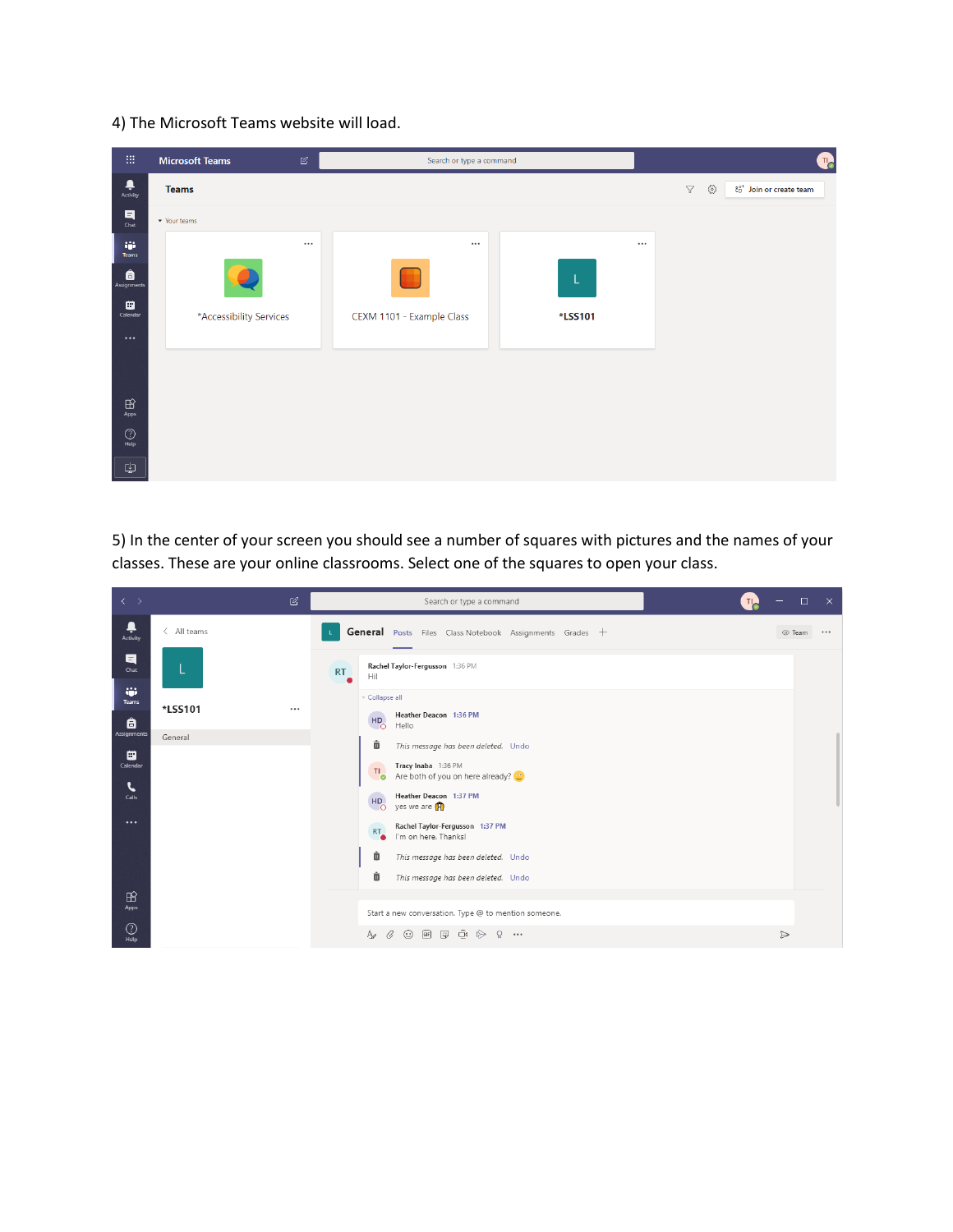## Download Teams to your device

You can use Microsoft Teams on the web, but you may have some trouble with some of the tools and features. It is easier to use Teams if you download it directly to your computer, tablet, or phone.

To download and install Microsoft Teams:

- 1) Go to: <https://teams.microsoft.com/downloads>
- 2) Follow the install instructions

3) The first time you start Microsoft Teams, you will need to sign in. Type in your full myBVC email address (eg[: j.smith123@mybvc.ca\)](mailto:j.smith123@mybvc.ca) and your myBVC password (the same password you use for D2L)



4) You can now use Teams on your device. Depending on whether you're using it on a computer or mobile device, things may look a little different. The easiest way to learn how to use Teams is to start using it. Click on one of your classes and get started!